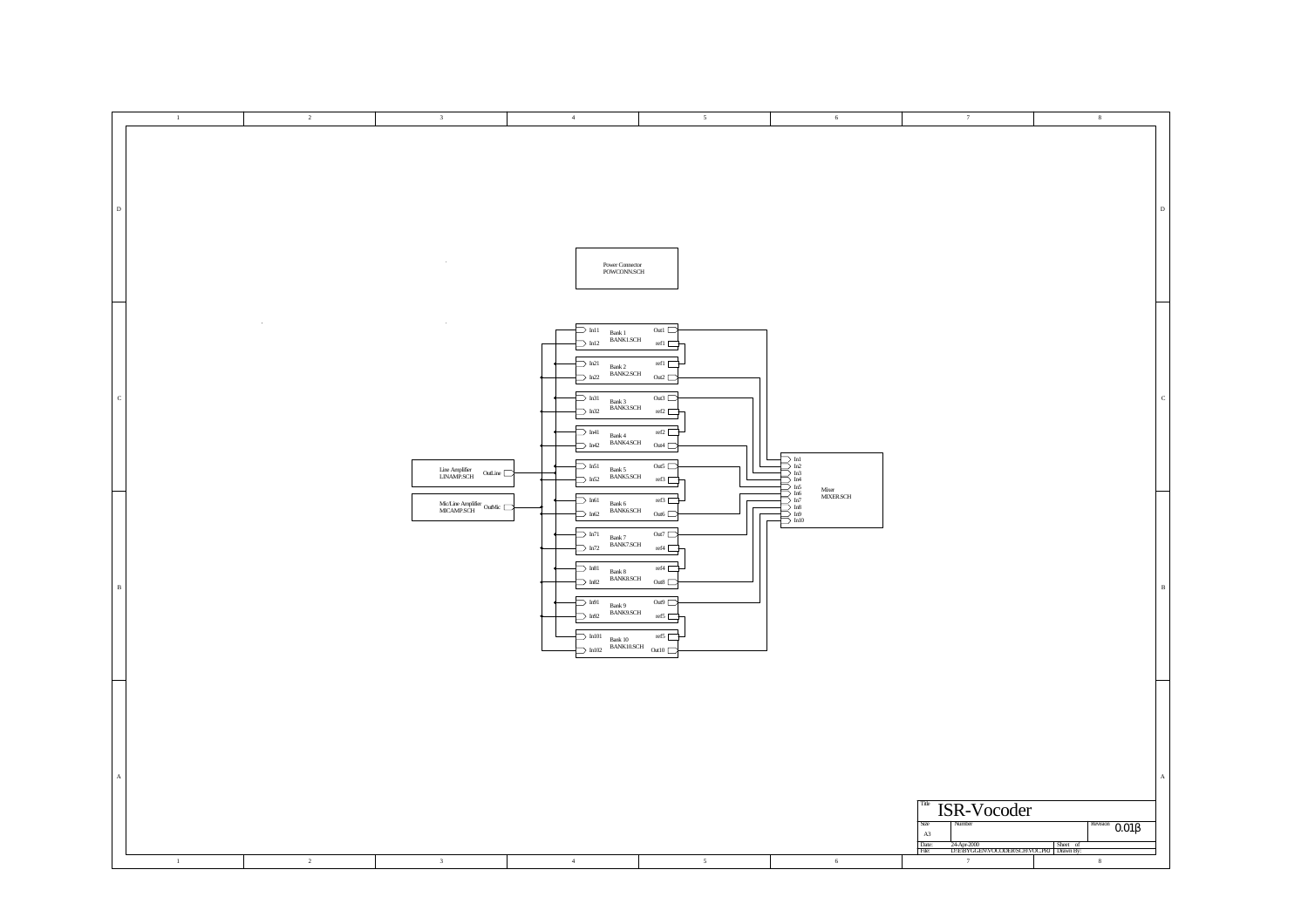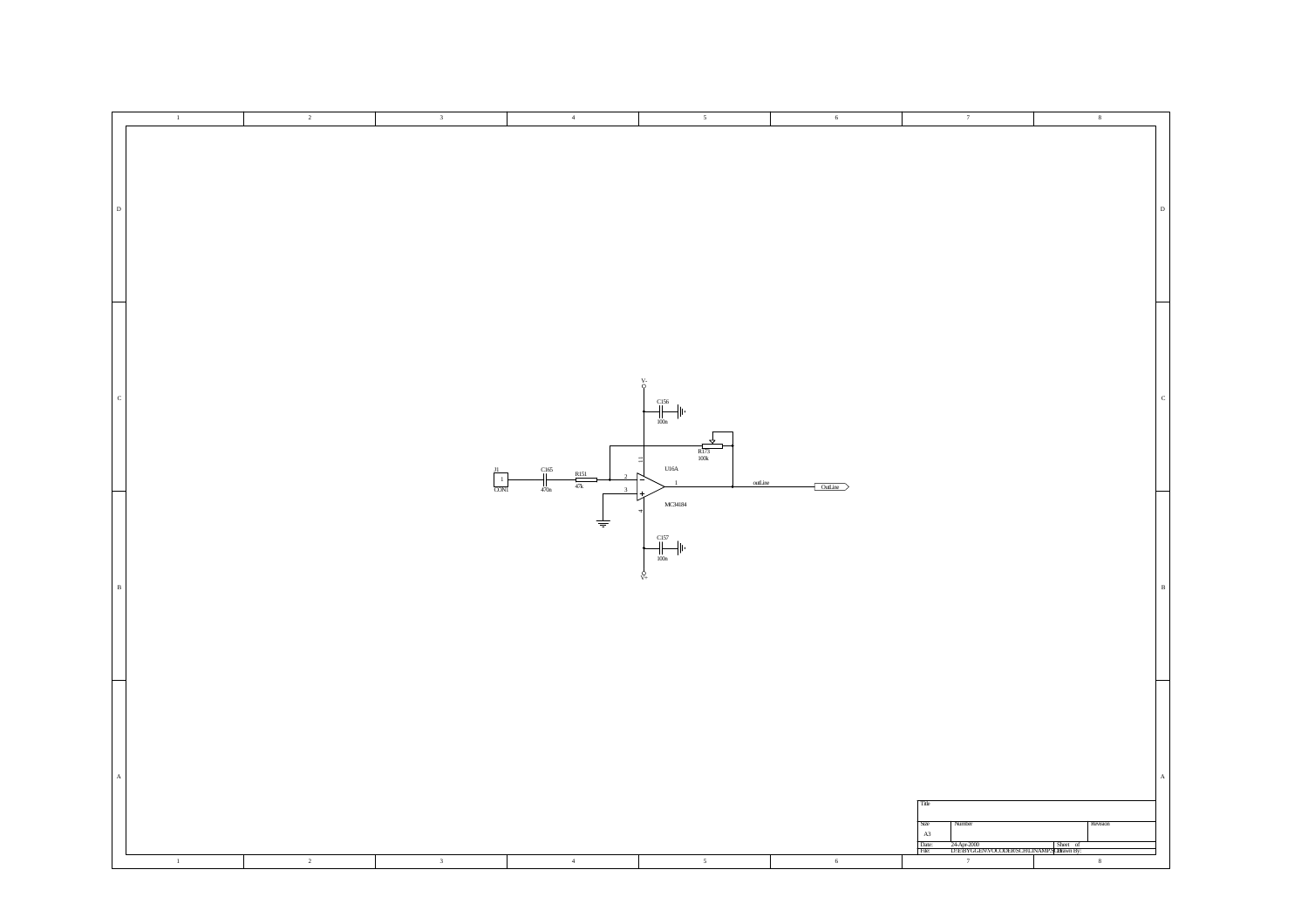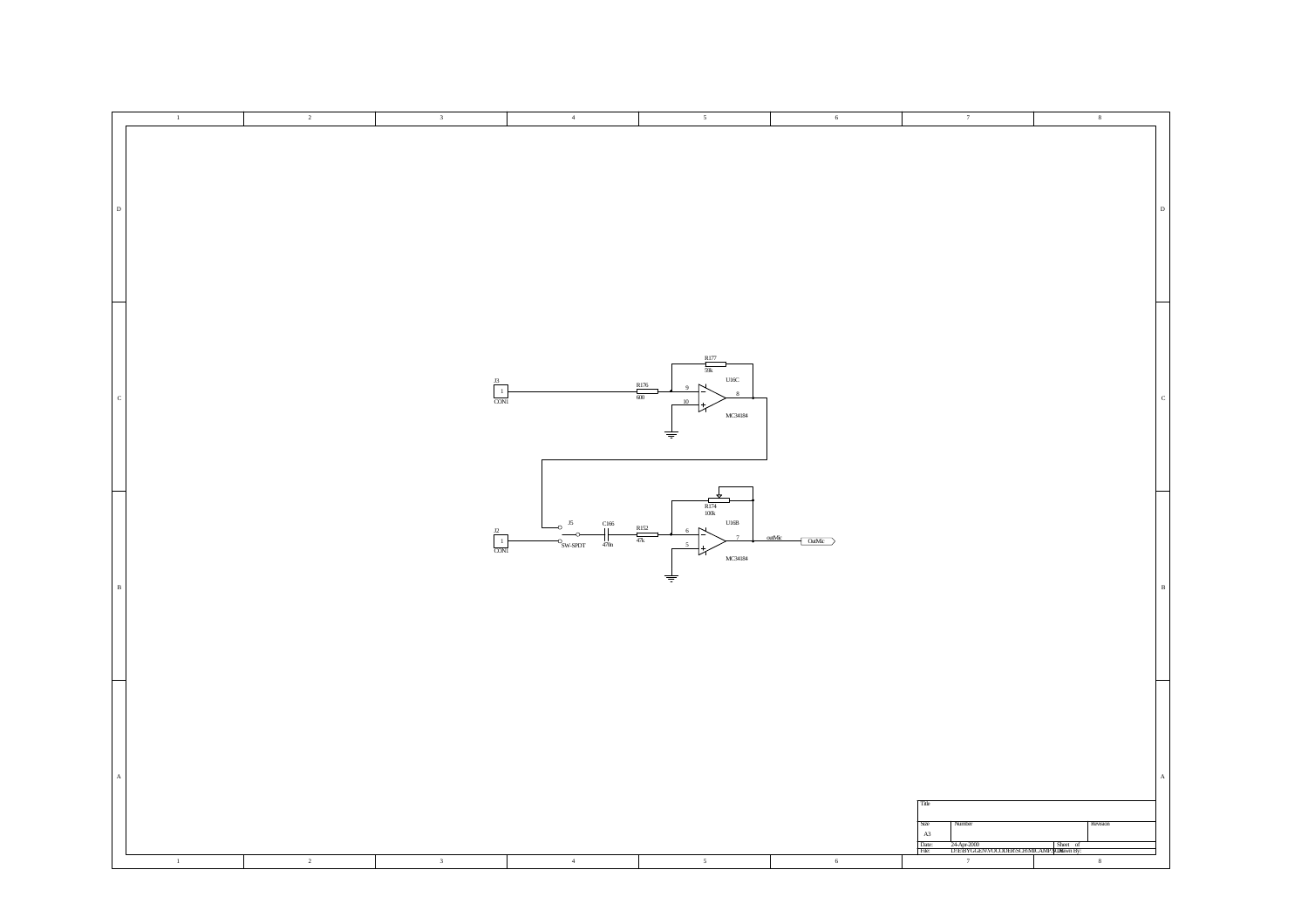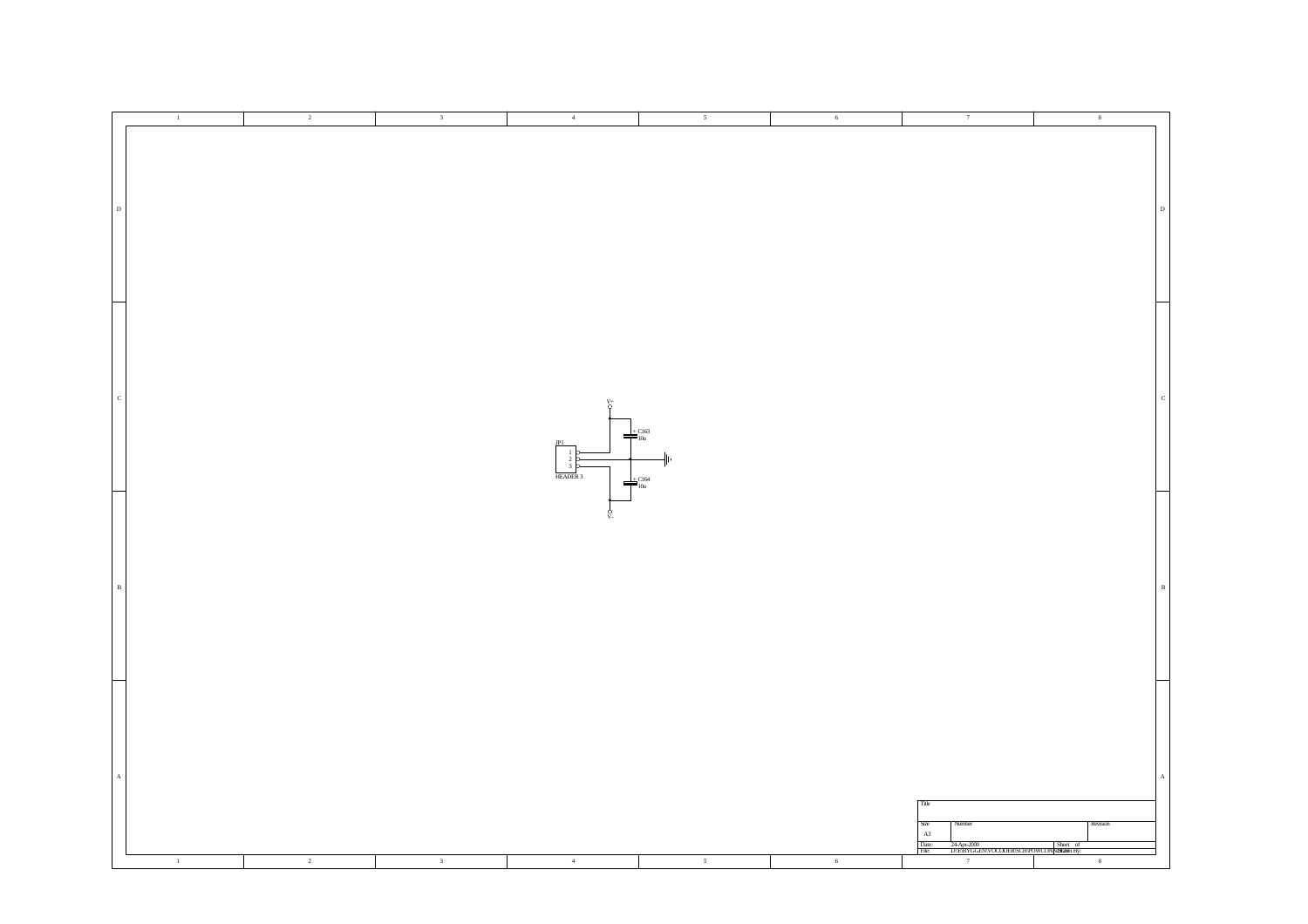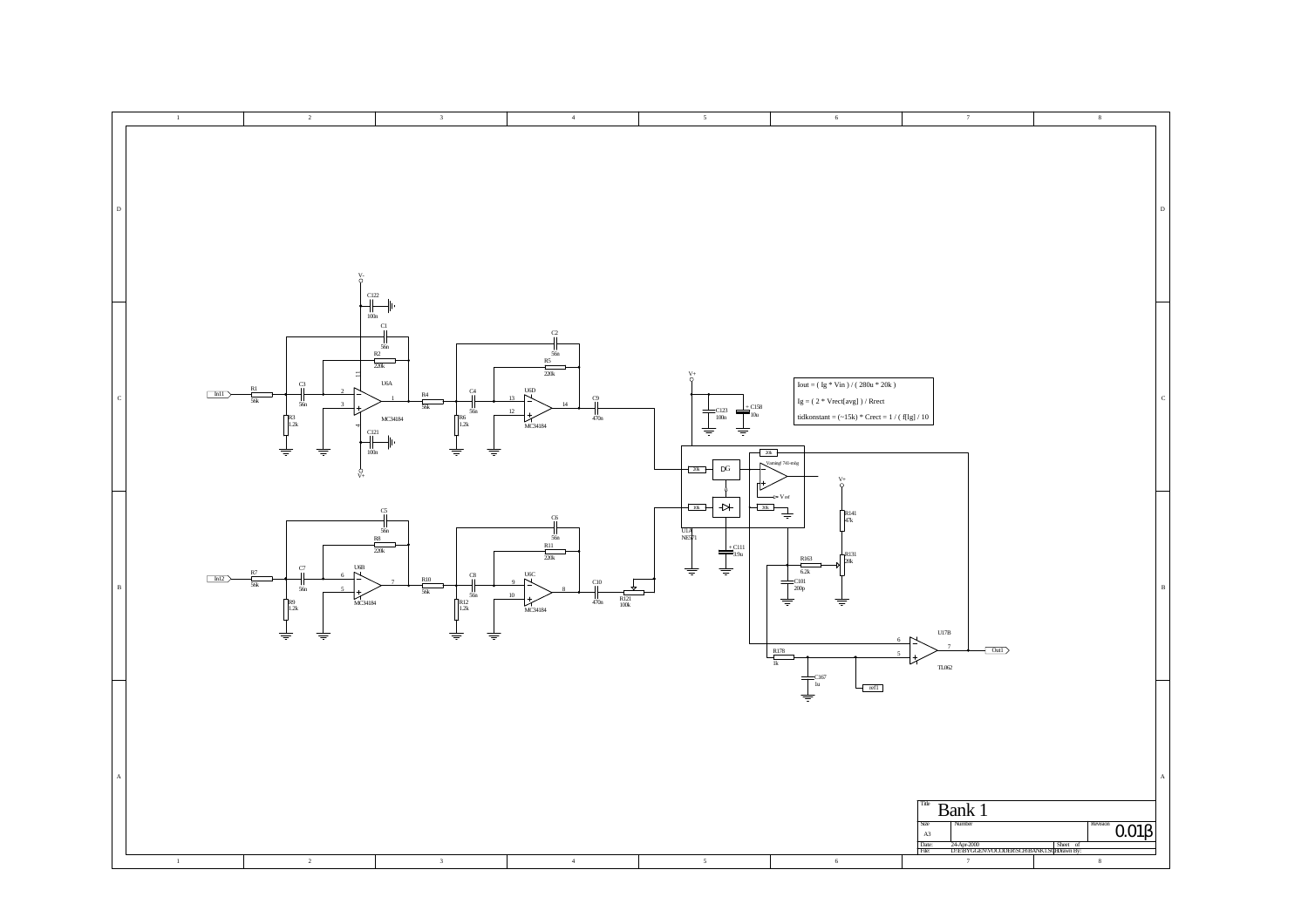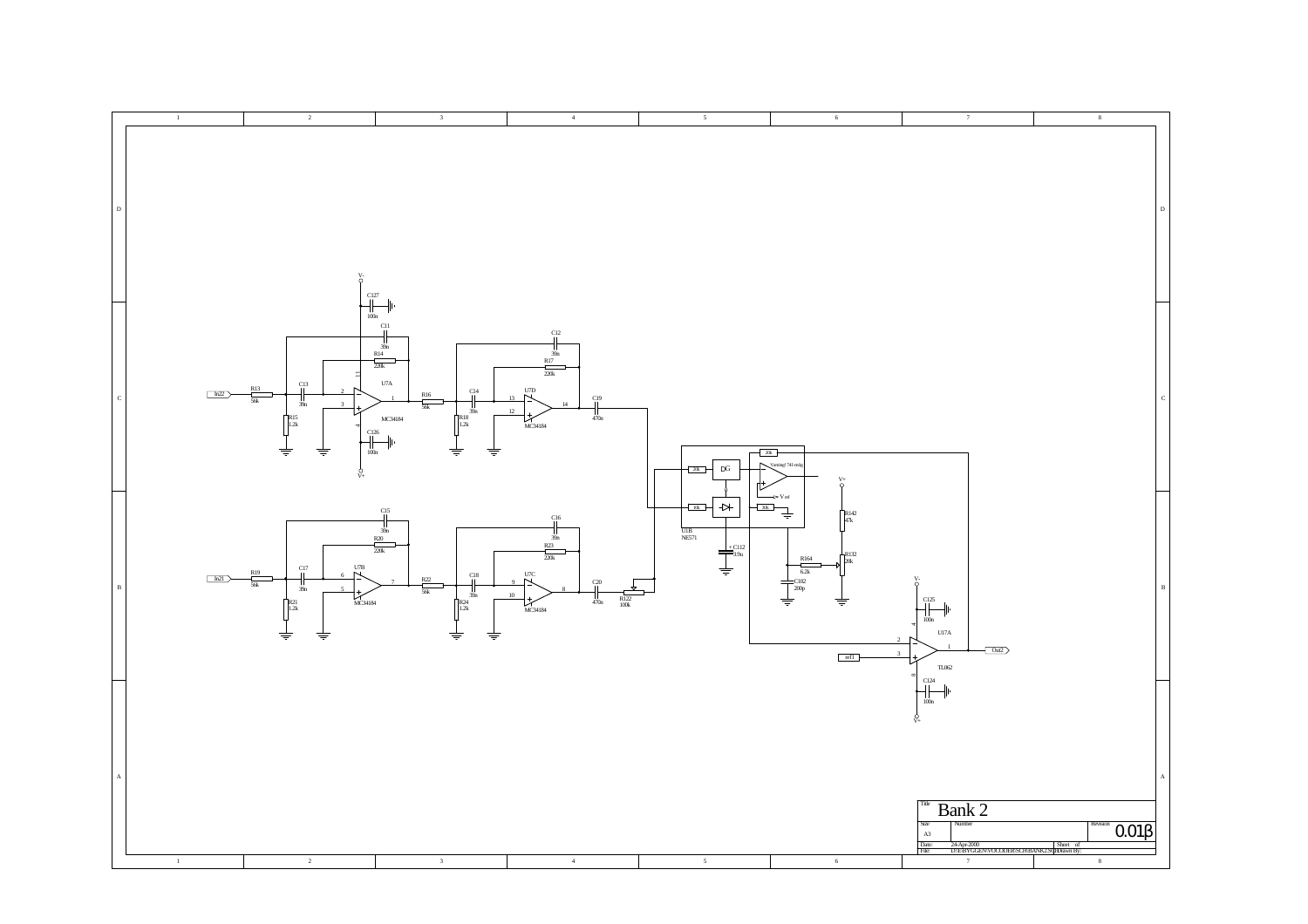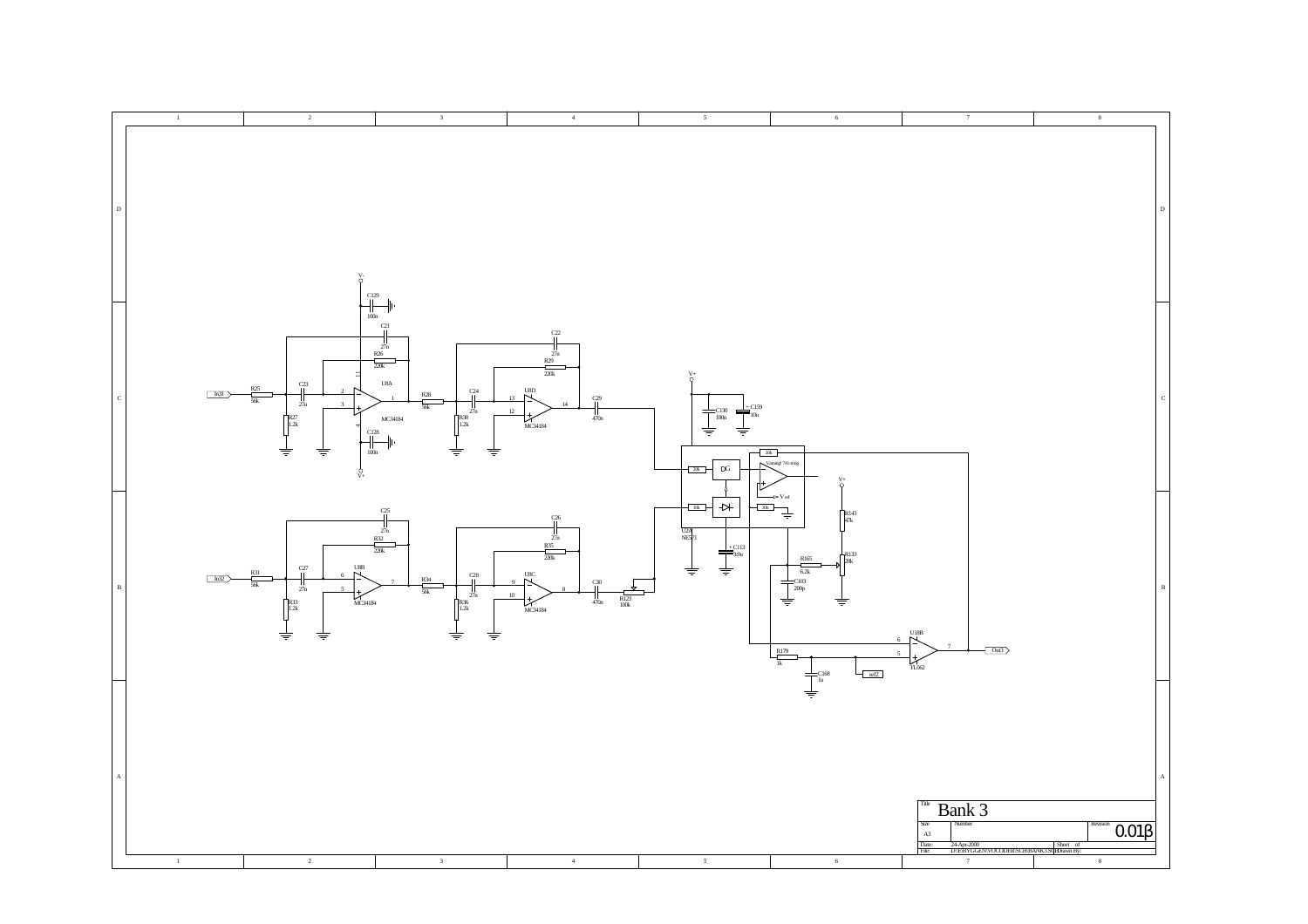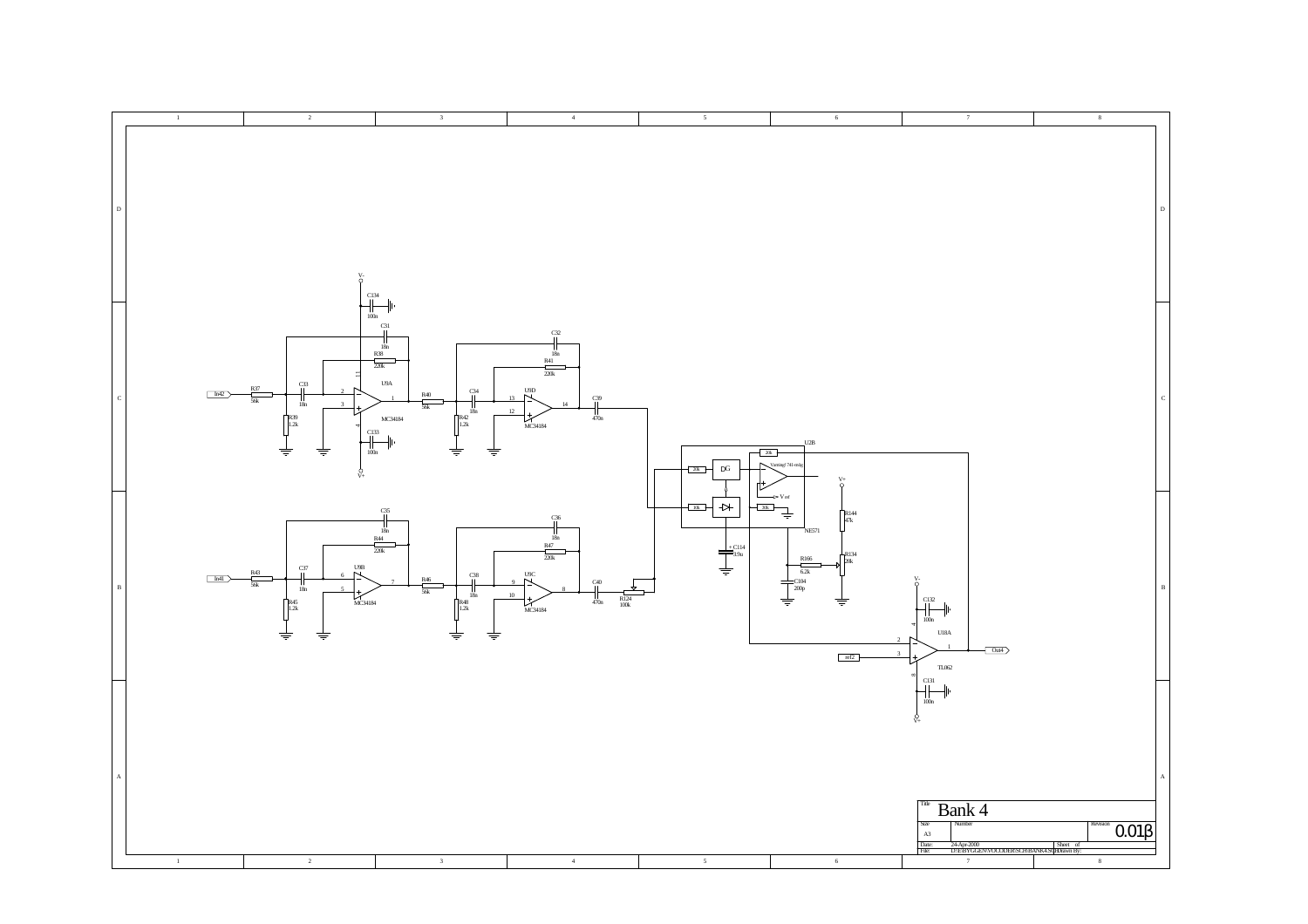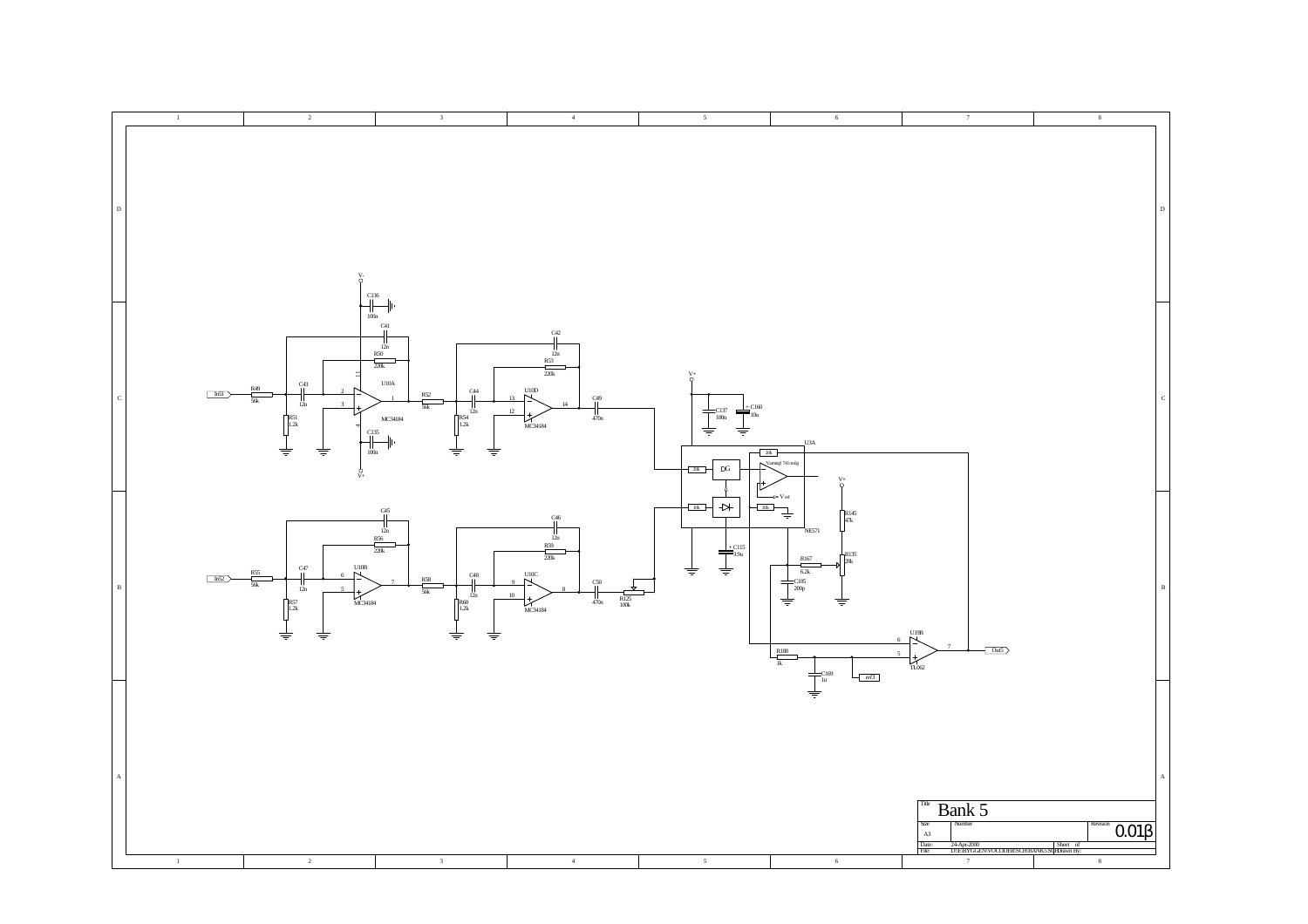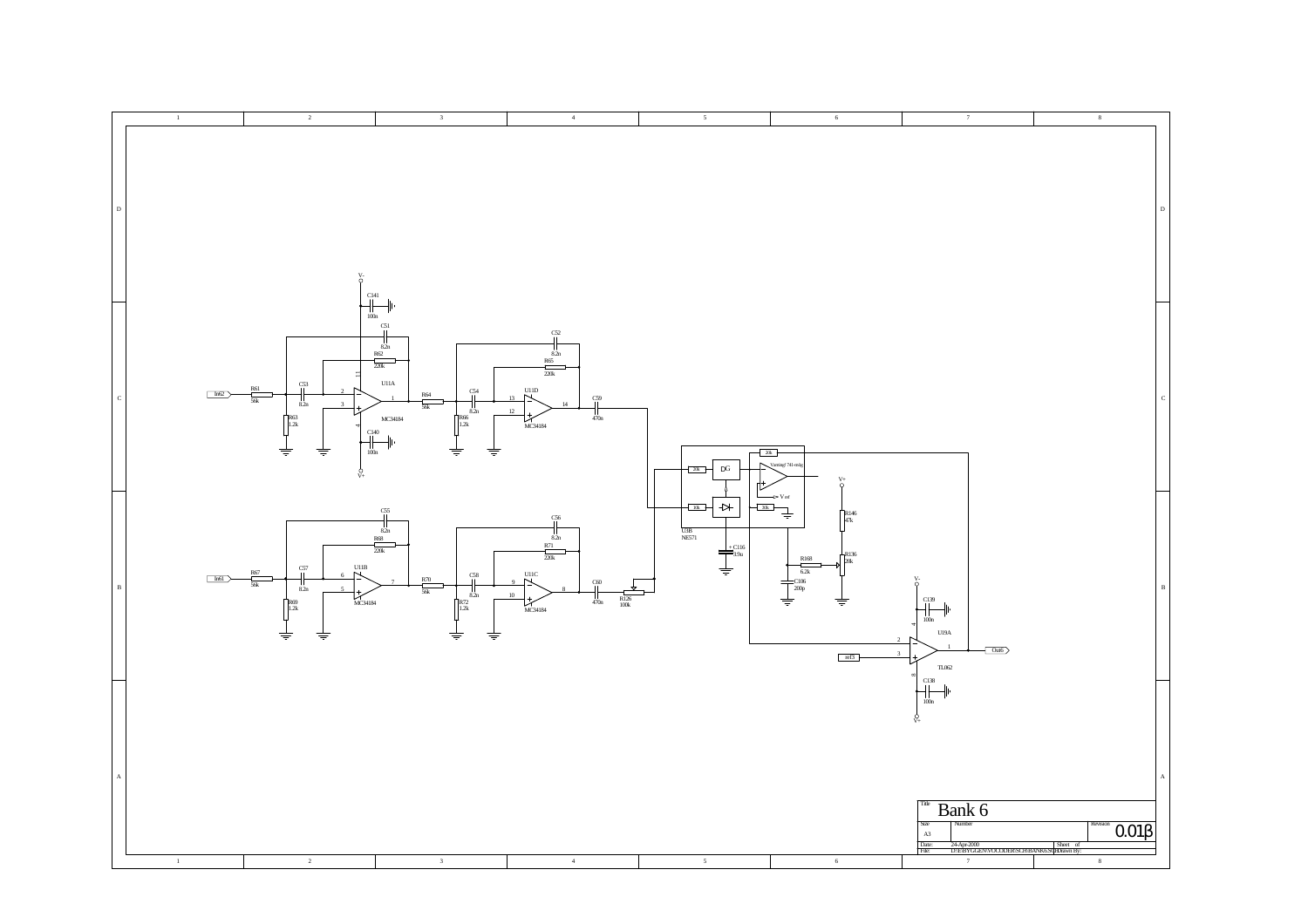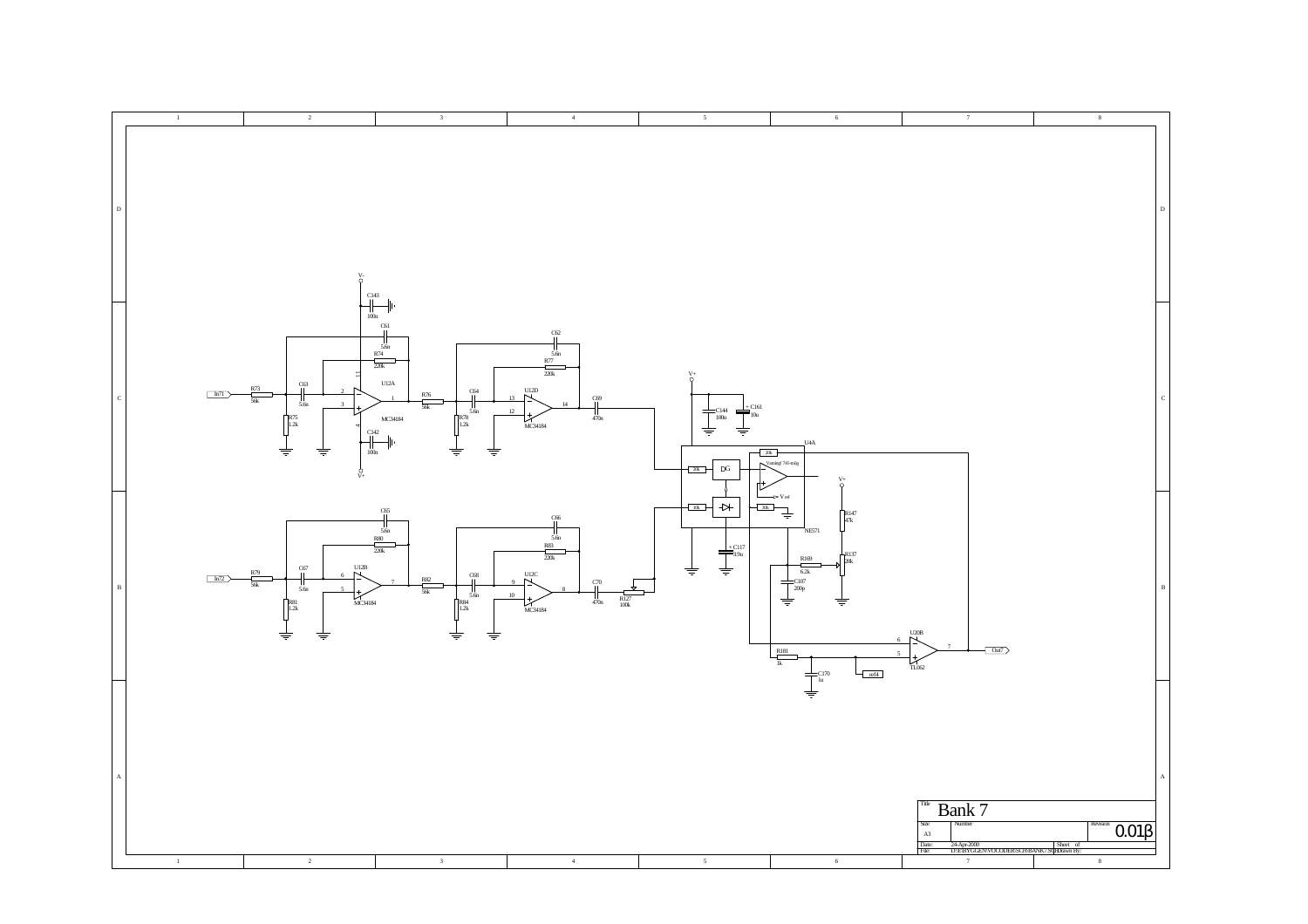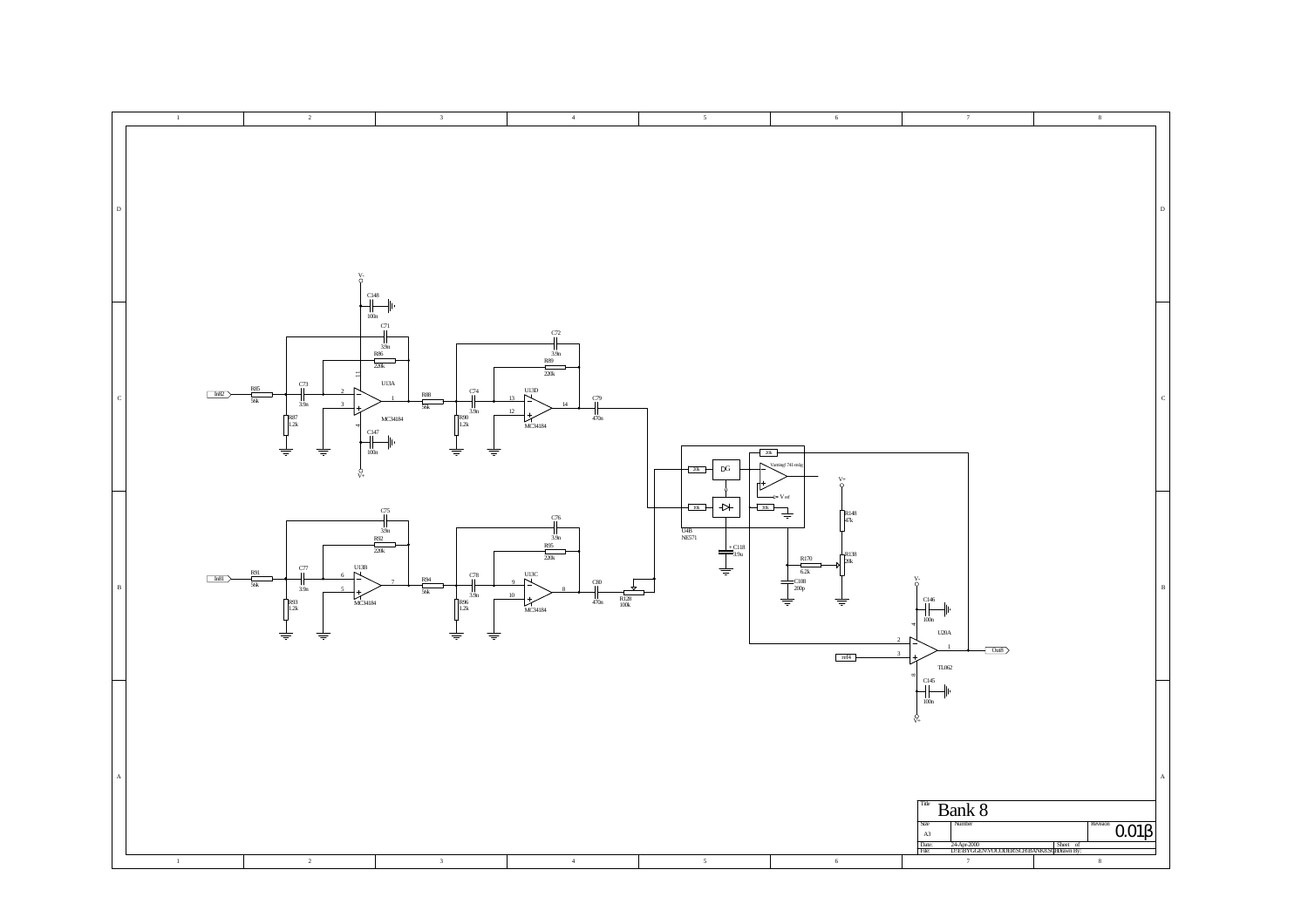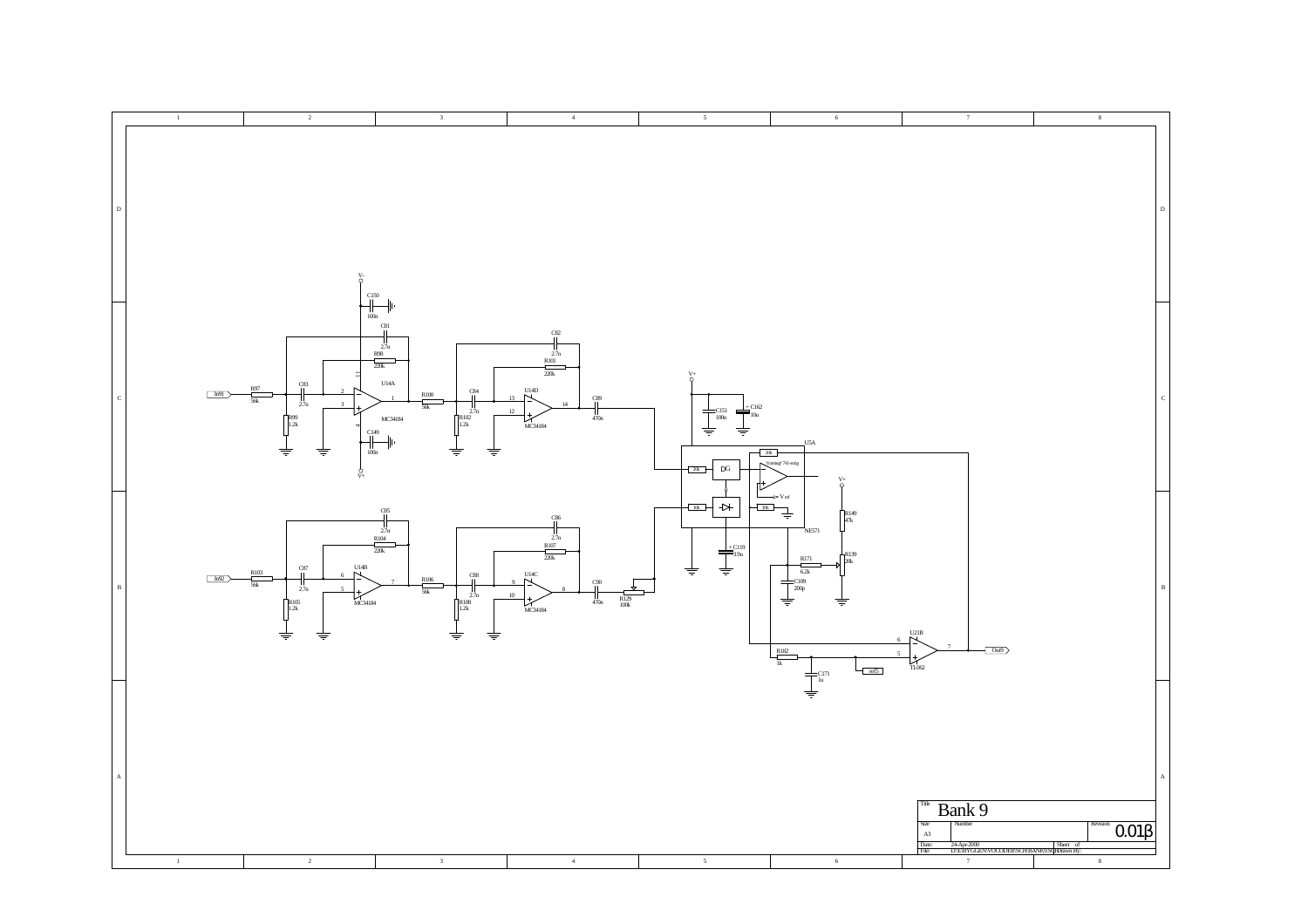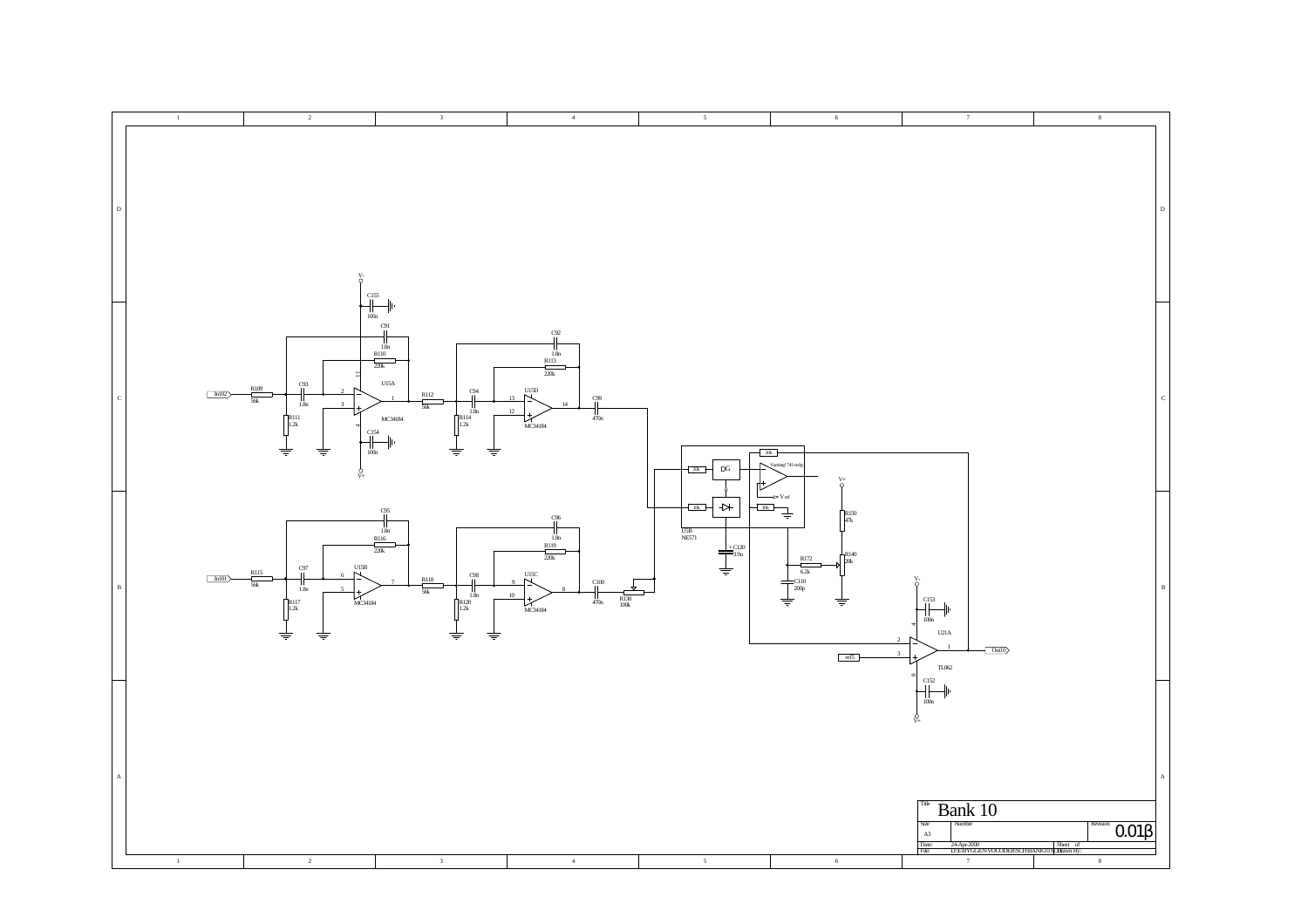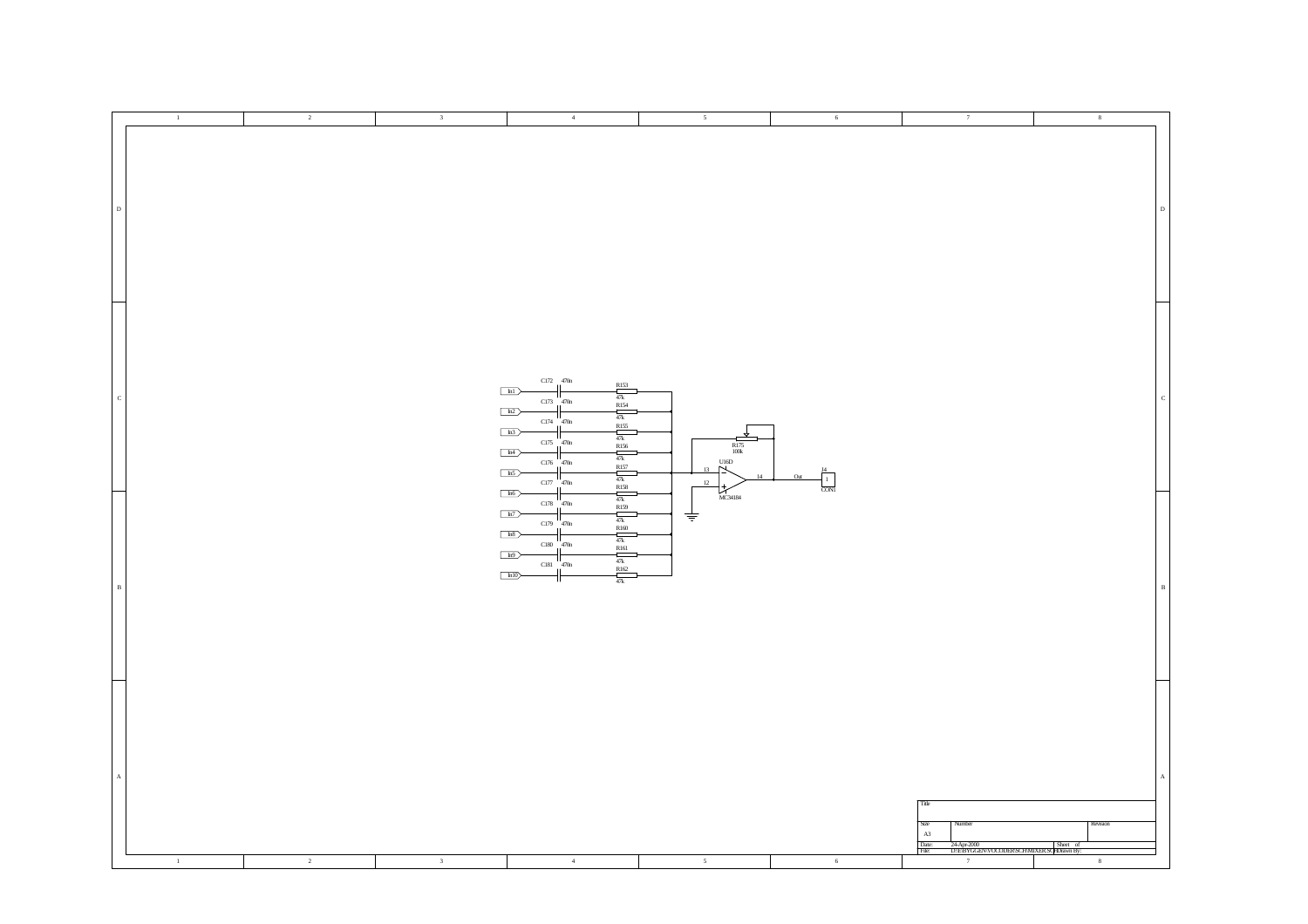

**Big Big** 

C

Ó

 $\bullet$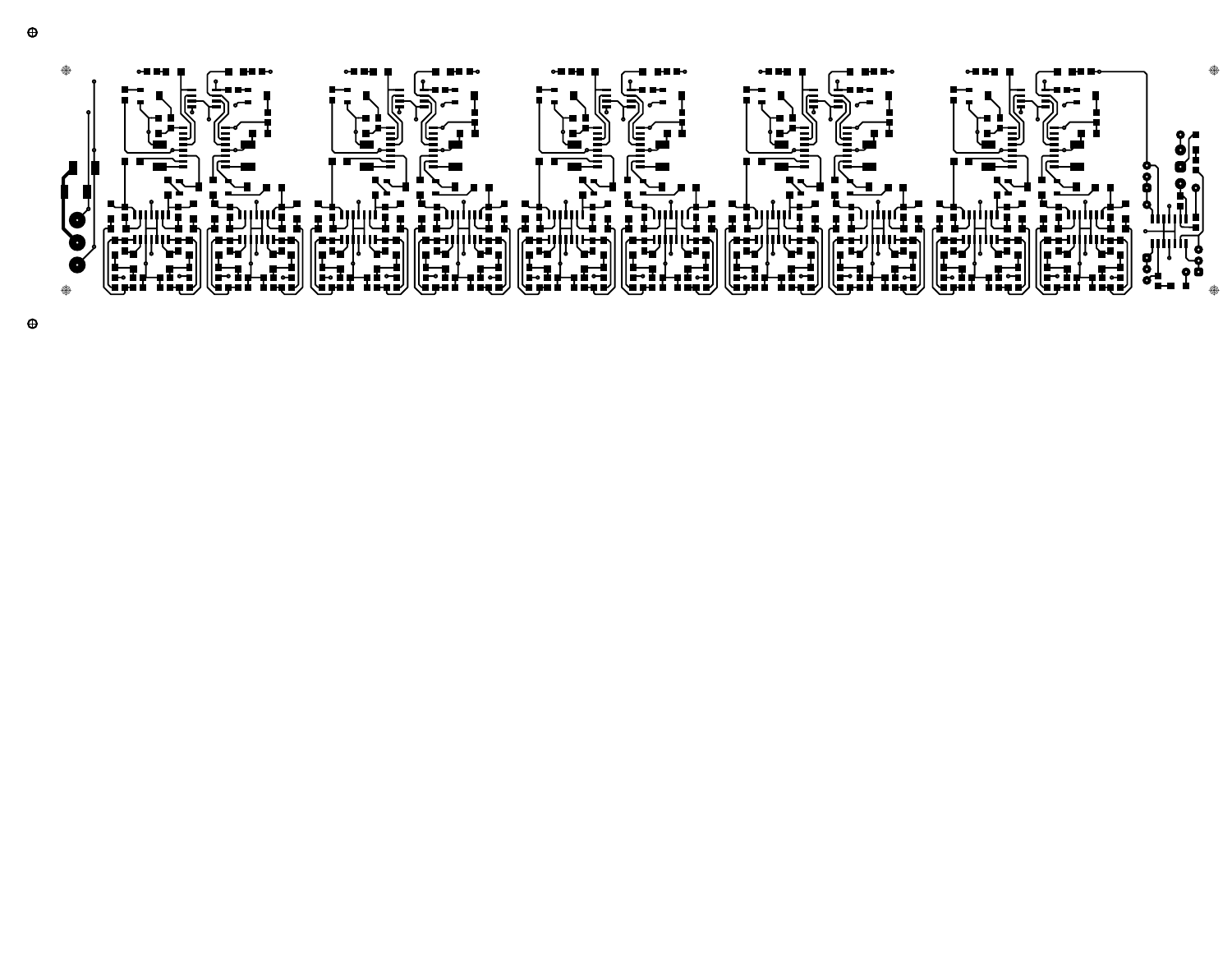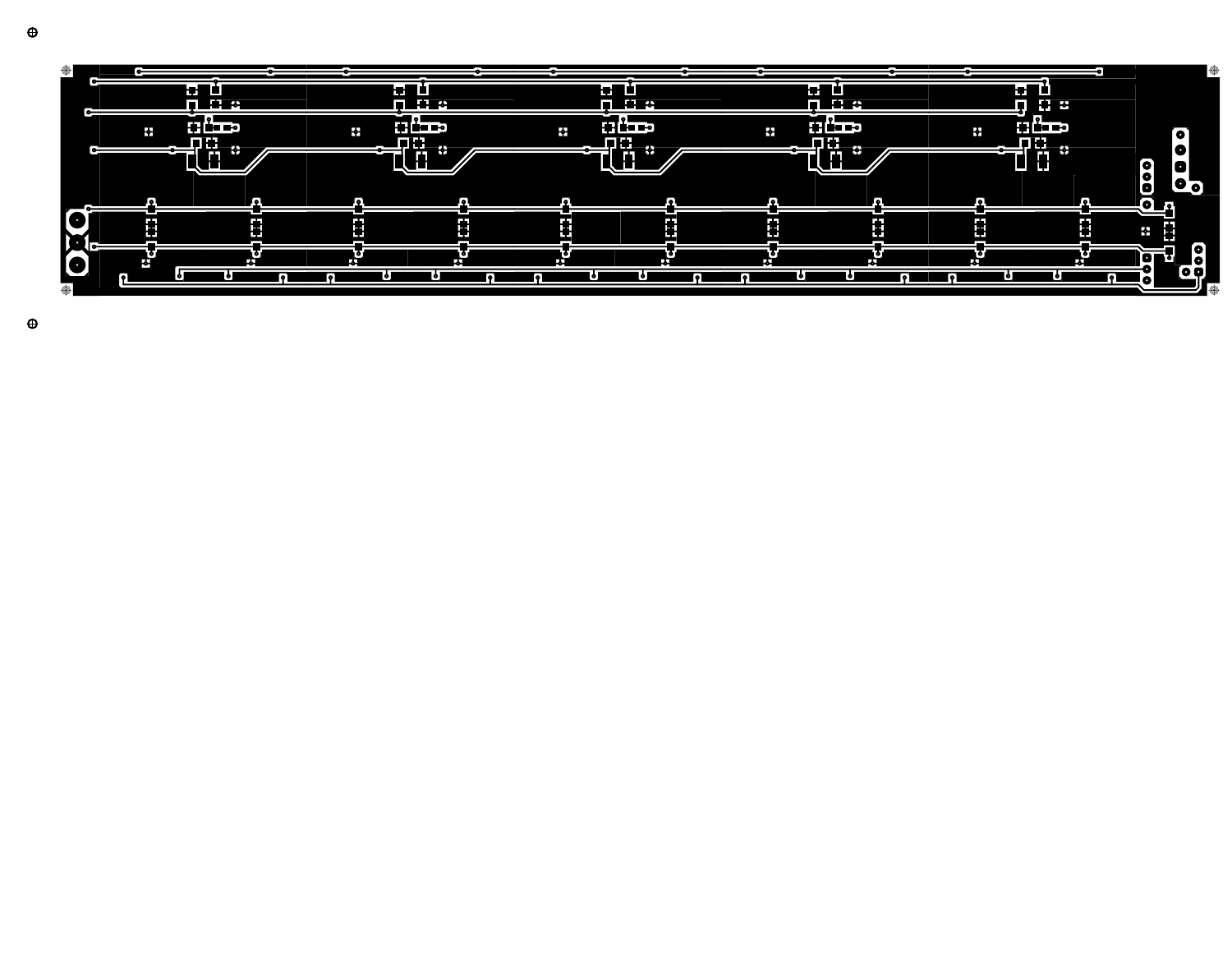

Top